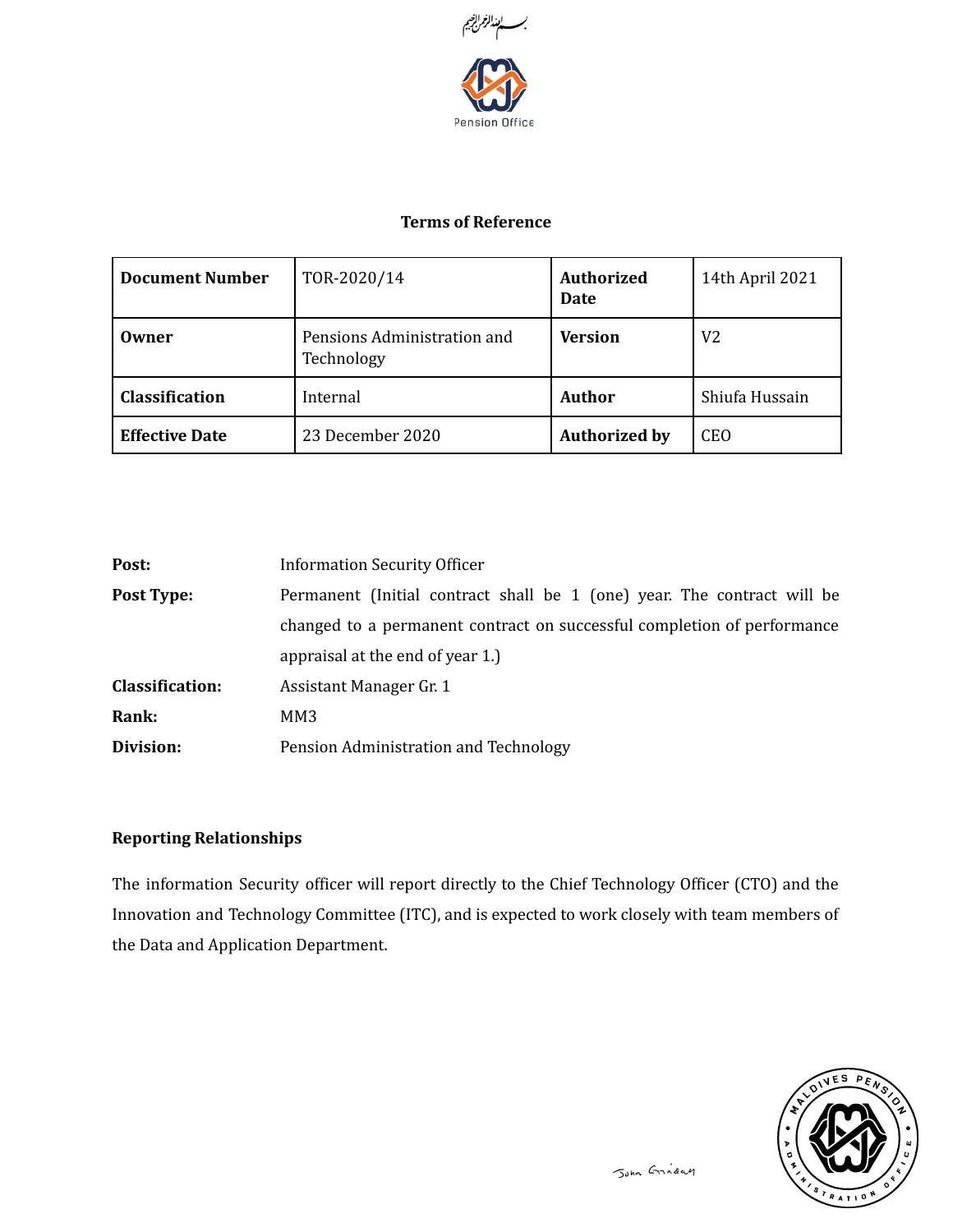## Overall Responsibilities

The Information Security Officer will be responsible for ensuring the information security compliance of the Pension office and report all the security aspects and the status of their implementation to the ITC.

#### Specific Duties

- Develop the risk assessment methodology and risk acceptance criteria;
- Maintain the Statement of Applicability;
- Ensure risk registers are developed, updated and maintained, residual risks are identified and risk mitigation action plans are developed by the respective process owners;
- Centrally maintain divisional risk registers of Information Security Management System (ISMS) while coordinating activities between ITC;
- Initiate protective and corrective measures while ensuring the implementation of Information Security risk remedial action plans for Information Security risks/incidents;
- Create and distribute security incident response and escalation procedures;
- Develop, update and maintain Information Security policies, standards, procedures and templates that provide adequate business information/application protection without compromising the core business requirements;
- Act as a single point of contact for all inquiries from other Pension Office departments, partners, vendors and the general public regarding Pension Office ISMS;
- Act as a single point of contact when dealing with law enforcement agencies while pursuing the sources of network attacks and information theft by employees or other external entities;
- Act as a single point of contact to report, record, investigate and escalate Information Security incidents and events to the ITC;

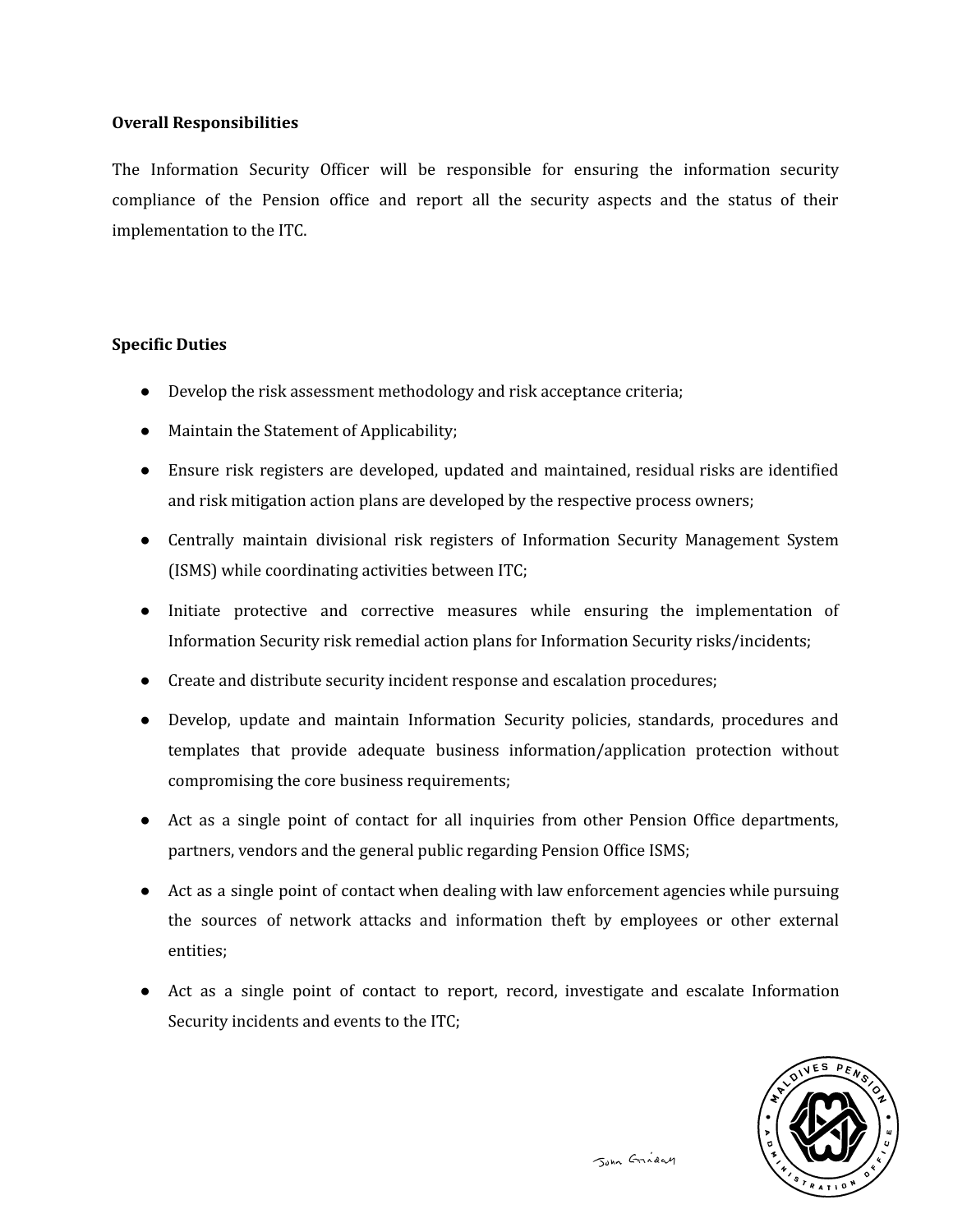- Evaluate Information Security needs considering Pension Office strategic business objectives, identify risk factors, and determine solutions for risk mitigation including recommendations on new security products to be implemented across Pension Office;
- Lead all major initiatives undertaken to enhance Information Security within the scope and boundaries of the ISMS and guide relevant teams in the information security related activities;
- Provide relevant Information Security insights to system acquisition, development, testing, integration, implementation, post implementation support, phases of projects, system changes, decommissioning of systems and other IT Operational activities;
- Review the selection, testing, deployment, and maintenance of Information Security hardware, software products and outsourced arrangements;
- Provide relevant information security briefs to ITC periodically and awareness training to all key staff within the scope and boundaries of the ISMS;
- Coordinate and facilitate independent internal/external reviews of the ISMS on a periodic basis;
- Conduct periodic reviews and provide oversight to media movement, logical and physical access control processes and monitor on-going compliance with security standards;
- Ensure the timely resolution of all issues and questions regarding responsibilities for Information security management that relate to achieving and maintaining full compliance with the Information Security Policies and Procedures;
- Report the Information Security posture and potential high risk issues to the ITC periodically;
- Communicate the importance of achieving Information Security objectives, conformance to Information Security policies, standards, responsibilities and obligations as well as the need for continual improvement of the Information Security program;